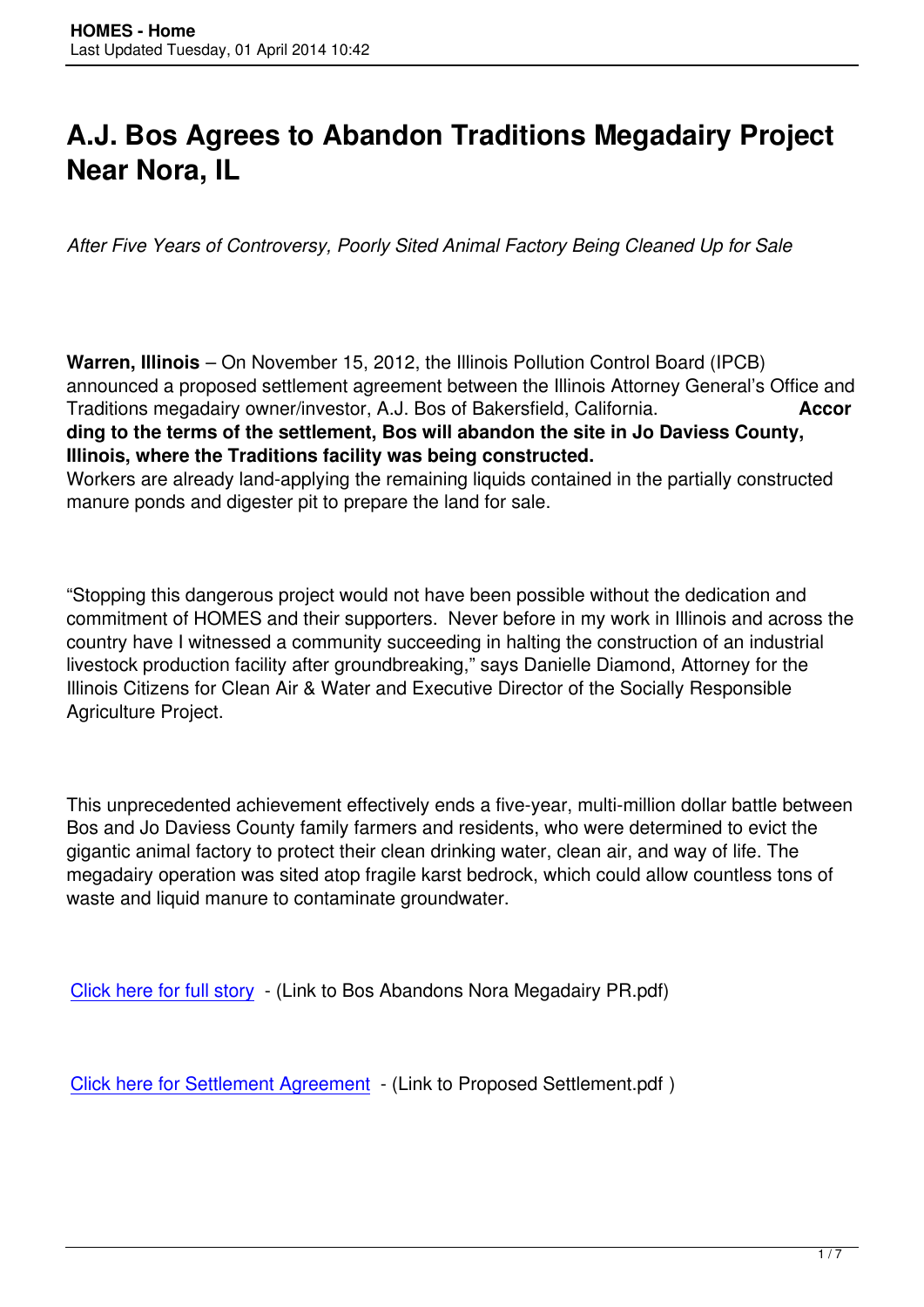



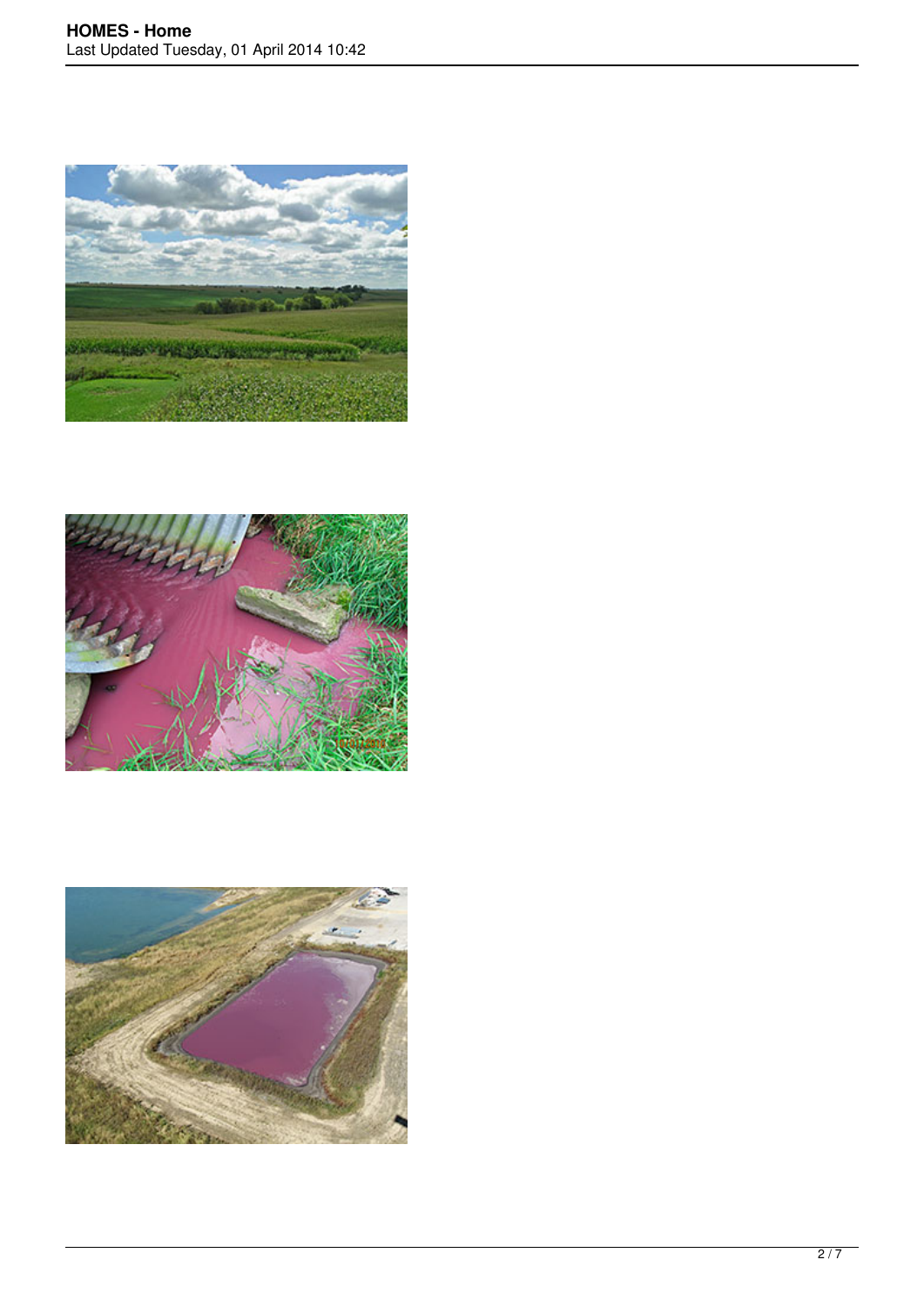

## **ALL OF OUR HARD WORK HAS PAID OFF! Please help us pay down the last of our legal fees Please click the "Donate" button to contribute to our legal fund.**

**Your donation is tax deductible as we are a 501 (c) (3) tax exempt organization.**

**Or send your support check to:**

**HOMES, PO Box 674, Warren, IL 61087.**

{loadposition myposition}

### **HOMES Meetings**

HOMES is now holding our regular meetings at 6:30 pm on the the 3rd Tuesday of every month. Stop by for legal updates, information about other groups fighting CAFOs, and help us plan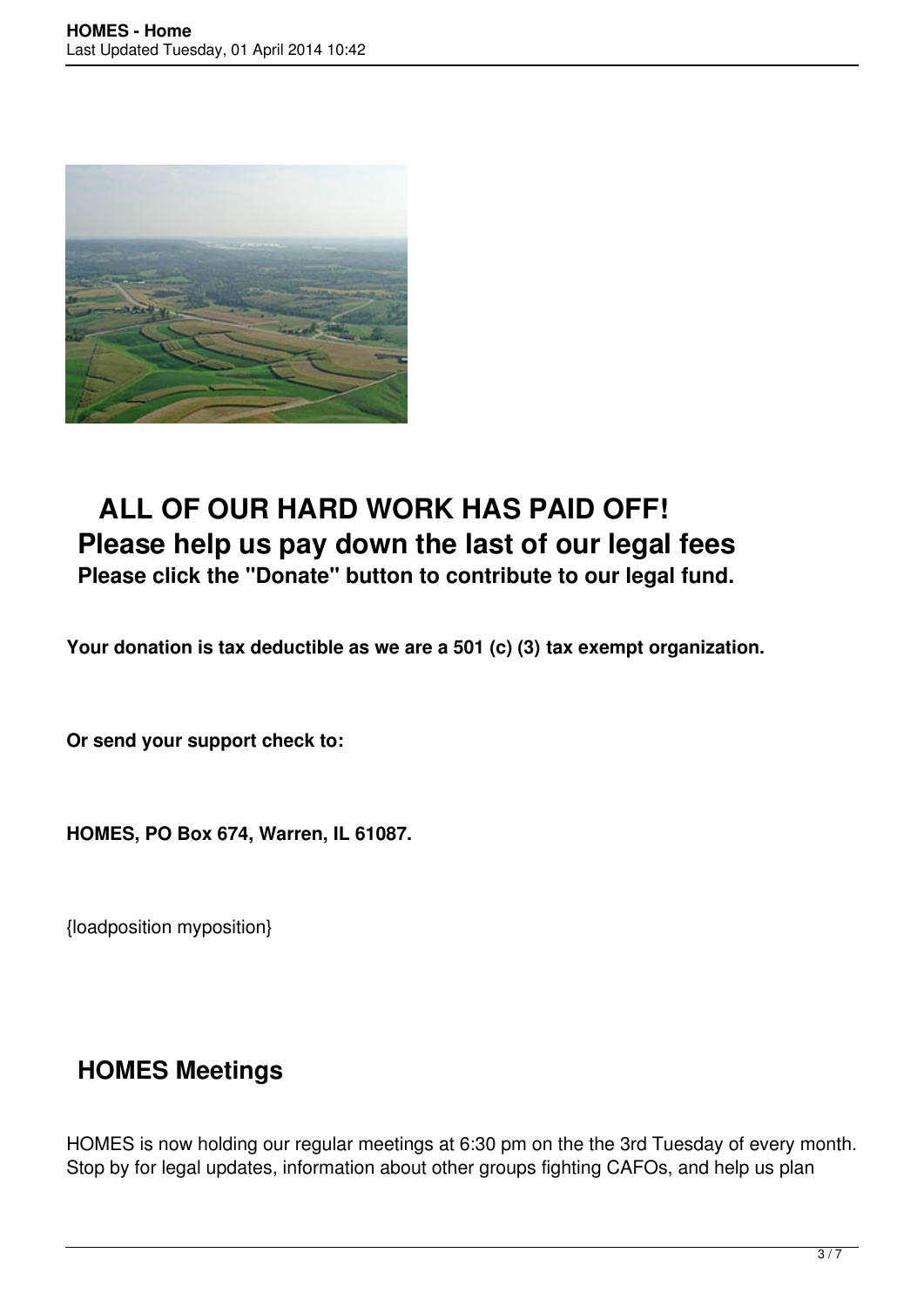future educational presentations.

Join us at Cotton Expressions, 814 Anson St in Warren (at the former Honeywell Microswitch plant). Park in front and ring the doorbell. There is usually some finger food available.

#### **Latest News**

 - April 19, 2012, the Illinois Pollution Control Board (ILPC) posted on their web site that a settlement agreement is being discussed in the purple leachate discharge case brought against the megadairy by the Office of the Attorney General. No settlement has be announced. Both sides are due to report their progress to the ILPC on June 28, 2012.

 - March 30 2012, Bos sells another 318 acres of farm land. As with all previous sales, it includes a rider that allows Bos to spread manure on these fields for the next 20 years. In 2008, A.J. Bos purchased 1,401 acres of land to use to build two megadairies, grow corn and dump manure. He now owns only 326 acres, which are the two parcels that the megadairy itself was built upon. We believe that Bos is hoping that an anti-environmental Congress will destroy the EPA, giving him a green light to restart this dangerous project. This land, scarred with acres of half dug manure pits, concrete slabs for non-existent barns, and a cracked four acre concrete pad that once held the silage responsible for the October 2010 purple discharge is going to be more difficult to sell. For those reasons Bos may hold onto this land, hoping to eventually realize his dream of shoehorning 15,000 cows onto a few hundred acres.

 - Late March and April 2012, more trucks were seen leaving the site of the megadairy loaded up with large plastic drain pipes.

 - On March 6, 2012, a large crane was seen at the megadairy site disassembling the concrete retaining walls around the silage pad. About 20 flat bed trucks loaded up with these panels were seen leaving the site and heading north into Wisconsin.

 - Due to overwhelming opposition to the Ag Gag bill (HB5143) the sponsor of the bill, State Representative Jim Sacia pulled it before it could be voted down in committee. HOMES thanks everyone who called their representative and let them know that poor treatment of animals at industrial facilities should be revealed to the public, not hidden due to threats of jail time.

 - On February 21, 2012, the Illinois Pollution Control Board posted on their web site that no settlement was likely in the purple leachate discharge case brought against the megadairy by the Office of the Attorney General, and requested a status update on April 19, 2012. It is very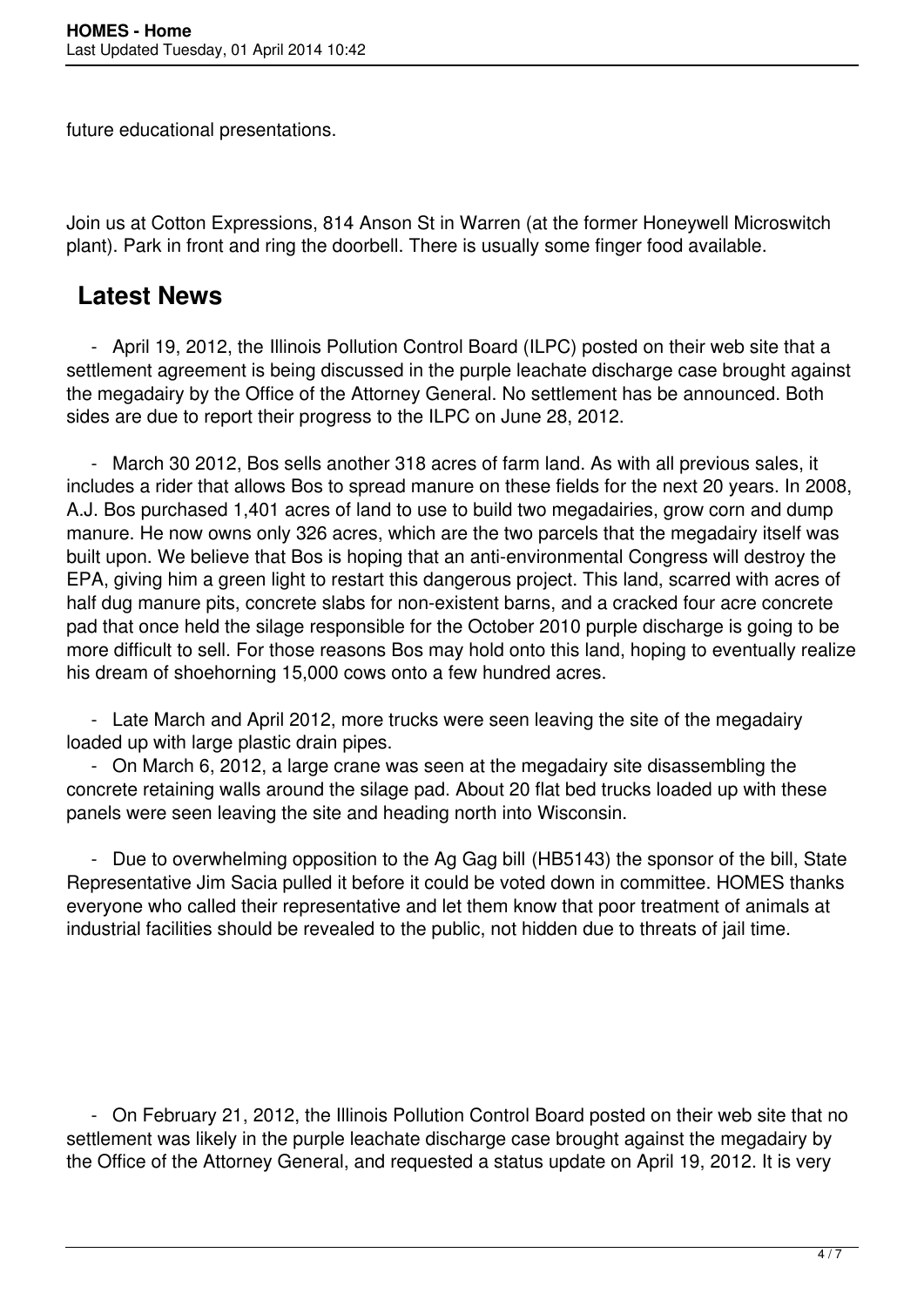likely that this case won't be decided until at least 2013.

 - On September 2nd, 2011 the Illinois Environmental Protection Agency (IEPA) denied the Traditions megadairy's Clean Water Act Section 401 Water Quality Certification application. The 401 certification was required by the U.S. Army Corps of Engineers after the Corps determined that the megadairy was planning to build one of its two 14 acre manure ponds atop of a tributary at the headwaters of the Apple River.

 - If megadairy ever wants to become operational, it will either have to reapply for the 401 permit certification with the IEPA, or submit a new set of revised plans with the IDOA for a much smaller facility that doesn't need both 14 acre manure ponds. Click here for full story

 - Starting in late June, 2011, workers at the site of the megadairy have been disassembling the two barns that were installed in 2008. As of Tuesday, July 19th, both barns are completely disassembled. Each barn is about 1,000 feet long. Flatbed trucks loaded with steel have been seen leaving the facility and heading into Wisconsin. Pictures of the disassembled barn can be seen on our "Photos" page.

 - On April 20, 2011 the Illinois Attorney General filed a five-count suit with the Illinois Pollution Control Board against the megadairy after their investigation of the October 1, 2010 purple discharge. This suit adds yet another hurdle that the California millionaire investor will have to clear before he can operate his 5,500-head dairy, which will endanger the pristine Apple River Canyon State Park and jeopardize dozens of family-owned farms.

 - The five counts address Clean Water Act violations, including water pollution, discharging without a permit, and discharging effluent into waters of the state. Each of the five counts carries a penalty of \$50,000 per incident plus \$10,000 per day, for a total fine of more than \$250,000.

 - On Friday, October 1, 2010, neighbors of the A.J. Bos megadairy noticed that the normally clear tributary to the Apple River that originated on the site of the Bos facility was bright purple. HOMES contacted the IEPA and the US EPA, both of whom immediately sent inspectors to the site.

 - An employee of the facility told investigators that on the previous day, September 30, he dumped 320,000 gallons of purple silage leachate onto five acres of Bos property, or about 64,000 gallons per acre. Agronomic application rates are usually 3,000 to 6,000 gallons per acre.

## **Action Alert - Thank You for Your Support**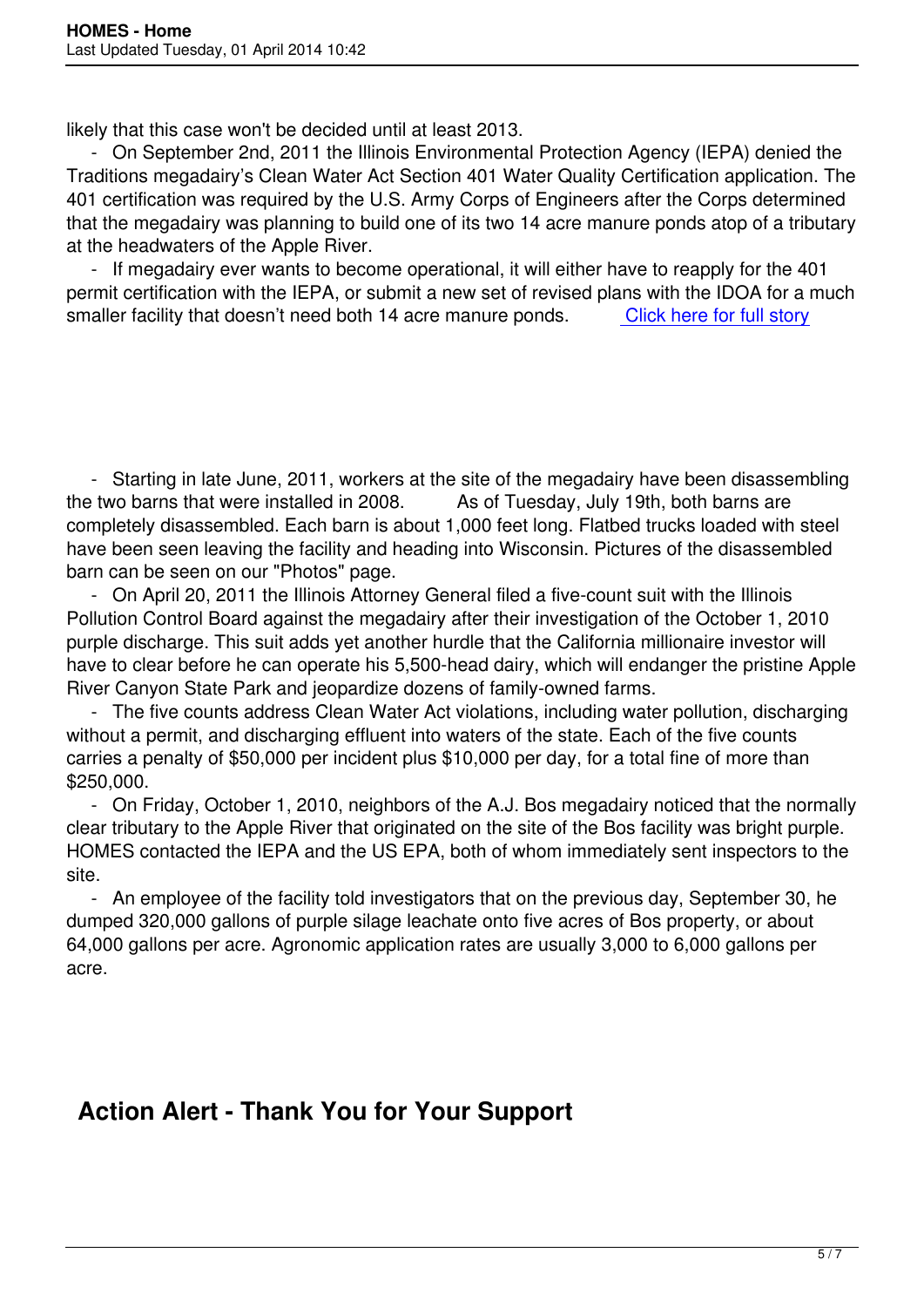The Clean Water Funding Fairness Bill didn't get voted on this legislative session. Due to intensive lobbying by both Farm Bureau and State Representative Jim Sacia, there weren't enough Yes votes confirmed in time to call a vote before the end of the session.

This fee would only apply to CAFOs that had a history of illegal discharges, and not family farms.

House Amendment 1 to S.B. 1682 will protect clean water by ensuring that factory farms-or Concentrated Animal Feeding Operations (CAFOs)—fund their share of Illinois's Clean Water Act rather than shifting their costs to other industries or taxpayers.

Currently all pollution dischargers, from the largest industries to the smallest villages, have to pay an annual permit fee, except for CAFOs.

 Despite the massive wastes generated by CAFOs, and their terrible record of environmental damage, including fish kills, CAFOs have been exempt from paying their fair share of the costs associated with monitoring and preventing pollution discharges.

 This bill will not affect traditional family farms and will only require the largest polluting animal factories to pay their fair share of monitoring expenses. The Illinois EPA will use these fees to employ agents that will monitor these large CAFOs.

This bill is endorsed by the Illinois EPA, the Illinois Association of Wastewater Agencies, and numerous state environmental groups, including the Sierra Club, Environment Illinois, and the Illinois Environmental Council.

#### **What you can do**

Want to help? Check out our "What you can do" page.